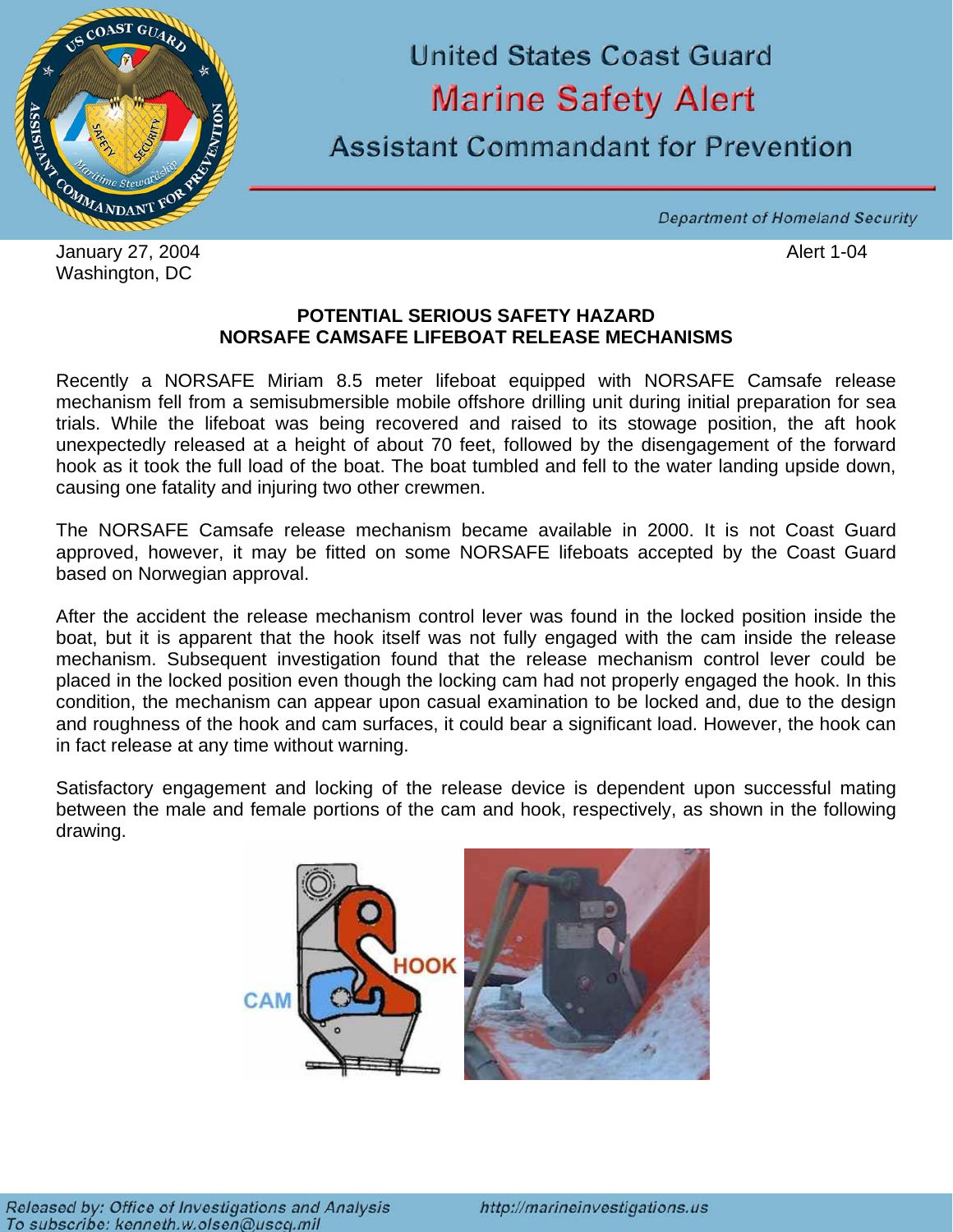

## **United States Coast Guard Marine Safety Alert**

## **Assistant Commandant for Prevention**

Department of Homeland Security

When properly engaged, the seam between the edges of the mating components will be clearly visible in the inspection window located on one side of the release mechanism. Observation of the components within this window will enable confirmation of complete cam-to-hook engagement and look as depicted on the right.

It is important to note that this window is impossible to see from inside the lifeboat and the associated lifeboat and release mechanism manuals are not clear on what the viewer should look for to ensure proper engagement.



The casualty investigation is not complete. Additional recommendations are likely to follow.

In the interim the **Coast Guard strongly recommends**:

- That only those launching and recovery operations that are absolutely necessary should be carried out with lifeboats having the Camsafe release mechanisms.
- Prior to launching the lifeboat, proper cam engagement must be verified as well as each time the boat is lifted for recovery operations.

Verification Procedure

All ships with NORSAFE lifeboats should be inspected immediately to determine whether they are fitted with Camsafe release mechanisms. Lifeboats fitted with Camsafe release mechanisms should be examined as described below.

- 1. With the lifeboat in the STOWED position, and MAINTENANCE PENDANTS FITTED, check the inspection window of the hook (which may be outboard) to determine whether the cam and hook are completely engaged.
- 2. A properly engaged cam and hook will look like this:



Released by: Office of Investigations and Analysis To subscribe: kenneth.w.olsen@uscq.mil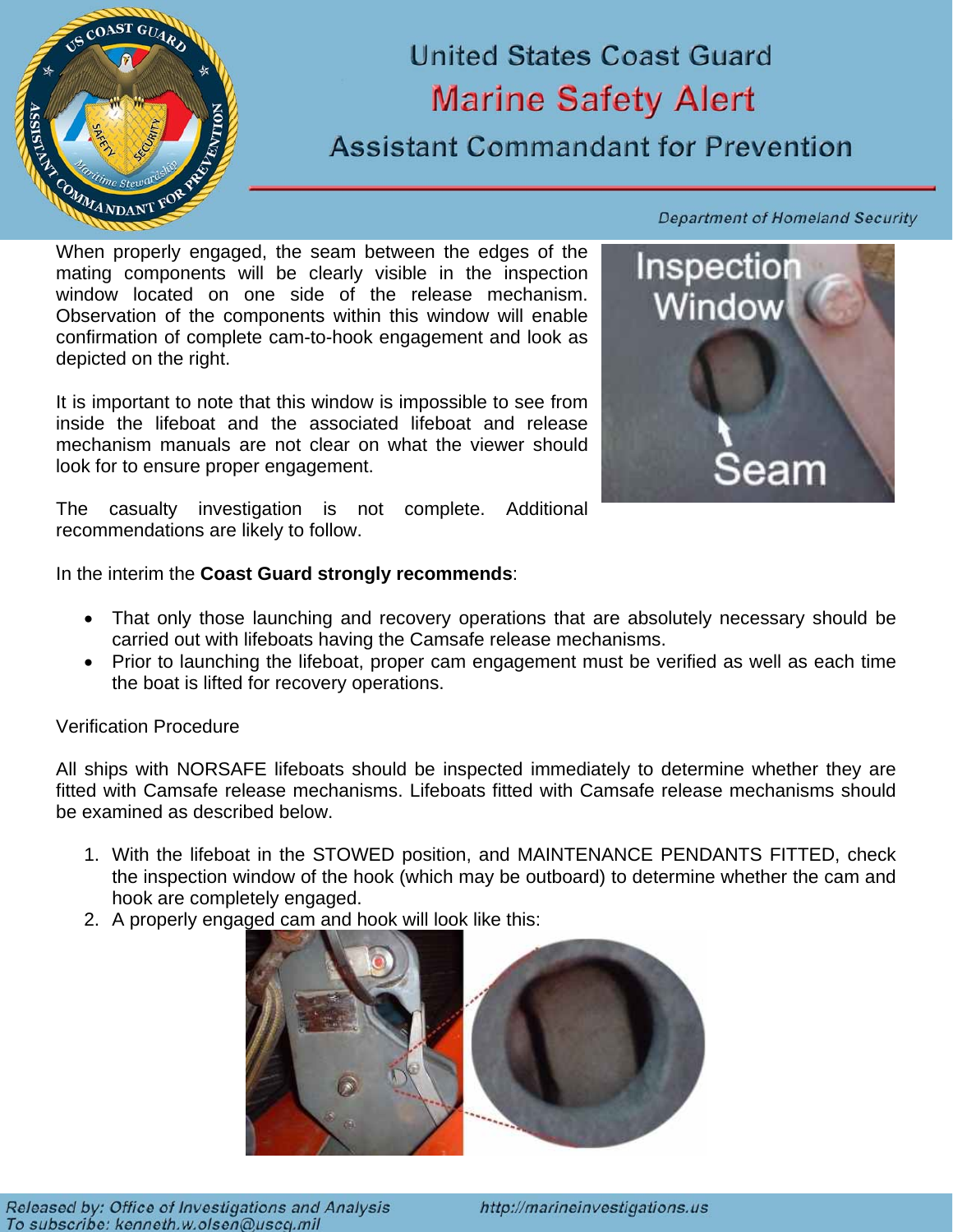

**HOOK** 

IMPORTANT - The inside surface of the opposite side plate (or half) of the release mechanism will be visible, unless a significant portion of the hook is out side the side plates.

CAM

**HOOK** 

4. If the cam and hook are not completely engaged, the load of the boat must be temporarily transferred from the release mechanism and on to the maintenance pendants. Next the release lever at the helmsman's station is reset while the hook is pushed into place by hand to ensure the cam and hook are completely engaged. The load may then be returned to the release mechanism after confirming complete cam engagement through the inspection window.

With the cam and hook completely engaged, the release mechanism is safe to use. However, until the investigation has been completed, and the need for corrective measures for the Camsafe release mechanism and/or installation has been determined, ONLY THOSE LAUNCHING AND RECOVERY OPERATIONS THAT ARE ABSOLUTELY NECESSARY SHOULD BE CARRIED OUT, with lifeboats having the Camsafe release mechanisms.

Questions regarding this information and reports of any Camsafe release mechanisms found not completely engaged may be addressed to LT Todd Howard of the Coast Guard's Life Saving and Fire Safety Division at (202) 267-6854 or THoward@comdt.uscg.mil.

**NOTE - On January 29, 2004 additional information relating to this safety alert was distributed as follows:**

### **LIFEBOAT RELEASE MECHANISMS**

Based on comments and questions on the recent January 27, 2004 Lifeboat Release Mechanism Safety Alert, the Coast Guard is providing the following clarification regarding access to the Camsafe inspection window, resetting procedures, and the safety of other release mechanism designs.